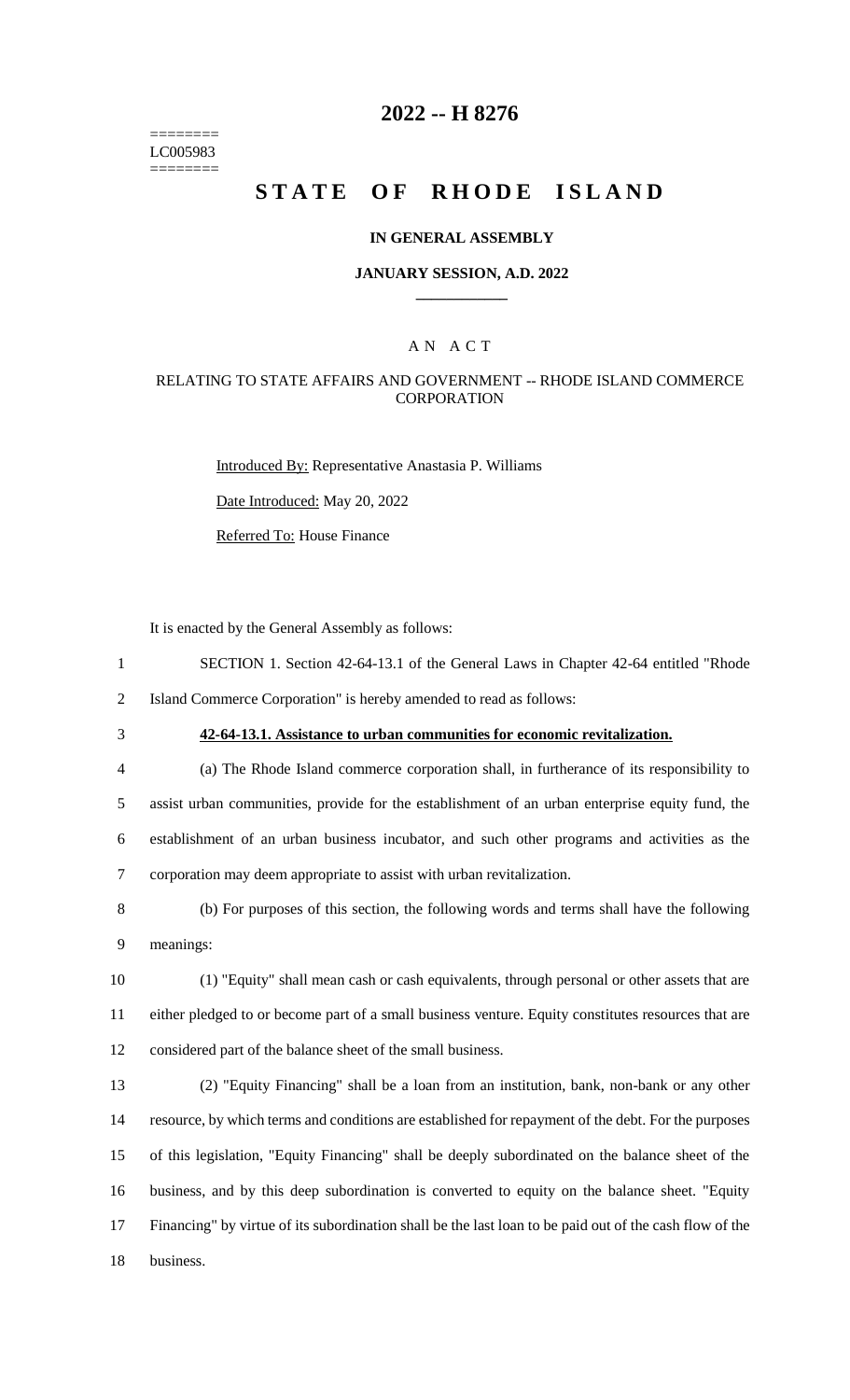(3) "Fund" shall mean a revolving loan fund used to provide equity to assist start-up and existing businesses in securing resources from lenders including, but not limited to, private sector lending institutions, and federal and non-federal public sector lenders.

 (4) "Small business" shall mean any corporation, partnership, sole proprietorship, or other business entity qualifying as "small" under the standards contained in 13 C.F.R. § 121.101 et seq.

(5) "Urban" shall mean any community, which exceeds two thousand (2000) persons per

square mile as established by the most recent federal census.

(c) Establishment of an Urban Enterprise Equity Fund.

 (1)(i) In order to provide "Equity Financing," commonly referred to as either "Equity" or "Equity Debt," to assist small businesses finance investments, the general assembly establishes the urban enterprise fund.

 (ii) This fund will be located at and administered by the commerce corporation, referred to as the corporation, hereinafter for the purposes of providing equity financing to assist small businesses in obtaining additional resources for capital investments. Seventy-five percent (75%) of the fund financing shall be targeted to urban small businesses located in enterprise zones established pursuant to chapter 64.3 of title 42. The corporation shall be responsible for the establishment of "the urban enterprise fund" and for the adoption of rules and standards and guidelines, eligibility qualifications, and performance measures for the fund. Such rules shall limit the amount of equity financing from the fund in any small business to an amount not to exceed one hundred thousand (\$100,000) dollars and shall provide, inter alia that the corporation be allowed to take stock, stock options, stock warrants, equity or other ownership interests in the small business to which it is providing such Equity Financing.

 (2) Nothing herein provided with regard to equity and Equity Financing shall be deemed to prevent or restrict the corporation or other private lenders from providing additional financing to the small business under traditional methods, conventional financing with or without credit enhancements for the purposes of fulfilling the necessary instruments to finance the small business. (3) In the implementation of the provisions of this paragraph, the corporation is encouraged to utilize credit enhancements such as the U.S. Small Business Administration's (SBA) Guaranteed Loan Program in conjunction with SBA's participating lenders to make the small business financing transactions in the best interest of the Small Business.

 (4) The corporation will annually report the status and performance of the Urban Enterprise Equity Fund to the general assembly on or before the first Tuesday of November.

 (d)(1) Establishment of an urban business incubator. There is hereby authorized, established, and created an urban business incubator to be located in an enterprise zone, as defined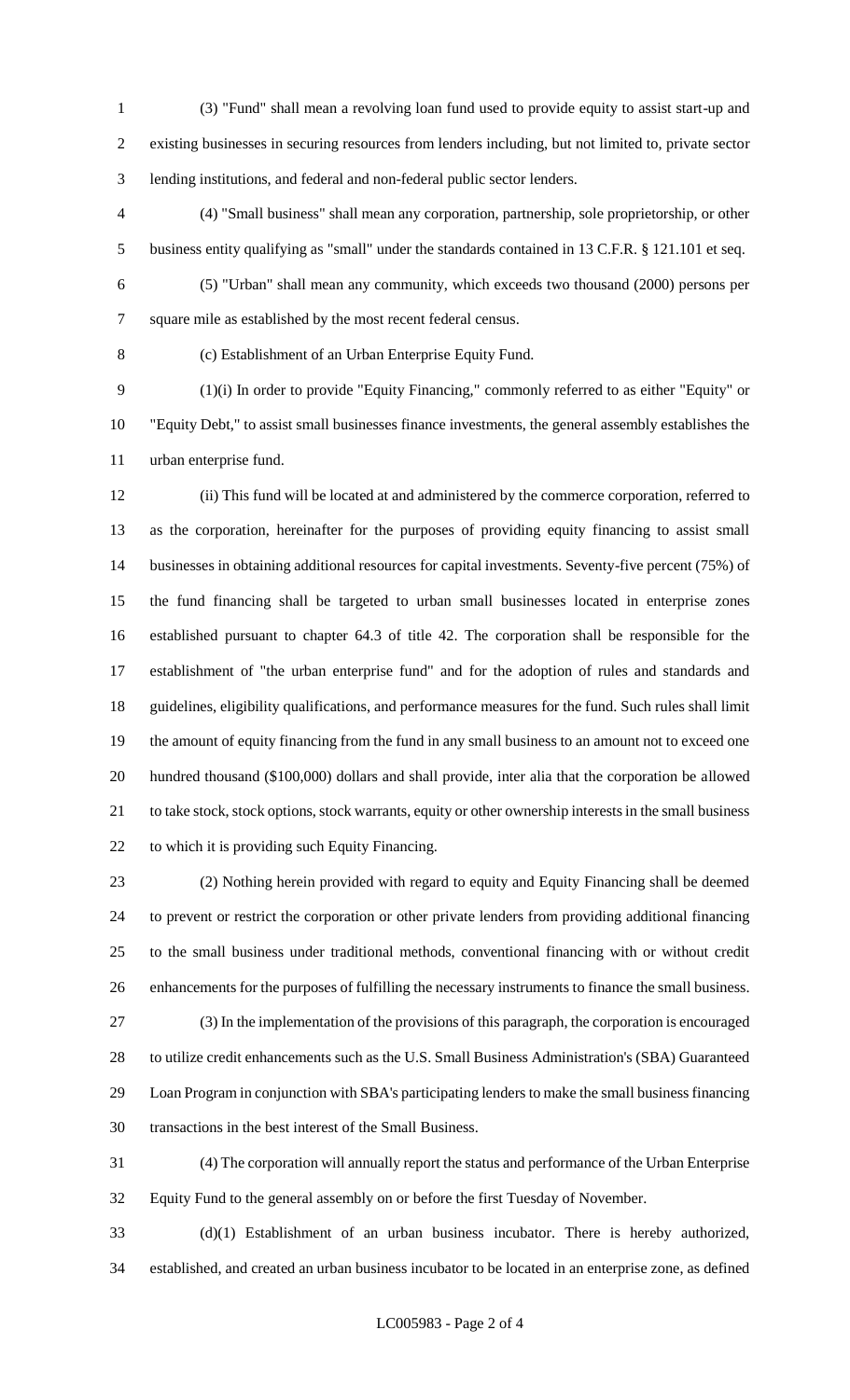1 in chapter 64.3 of this title, or state designated opportunity zone and/or health equity zone. The incubator shall be designed to foster the growth of businesses through a multi-tenant, mixed-use facility serving companies in a variety of industries including, but not limited to: services, distribution, light manufacturing, or technology-based businesses. The incubator shall provide a range of services designed to assist these new businesses, including, but not limited to: flexible leases, shared office equipment, use of common areas such as conference rooms, and will provide (directly or indirectly) easily accessible business management, training, financial, legal, accounting, and marketing services.

9 (2) The incubator shall be established as a non-business corporation, and shall have tax 10 exempt status under U.S. Internal Revenue Code § 501(c)(3), 26 U.S.C. § 501(c)(3), and shall have 11 an independent board of directors. The board of directors, in consultation with the corporations, 12 shall adopt guidelines and performance measures for the purposes of operating and monitoring the 13 incubator. Two incubators shall be located within the 25 Bough Street project and 120 Manton 14 Avenue, also known as Atlantic Mills Complex, that will integrate urban entrepreneurship, 15 innovation, workforce development and youth mentorship. The projects reside in the city of 16 Providence's Olneyville neighborhood which is comprised of seventy-three percent (73%) Black, 17 indigenous and people of color; forty-one percent (41%) of the families living below the poverty 18 level and within a Providence zip code of 02909; and has the highest per capita COVID-19 cases 19 in the state. Olneyville is also within a former state enterprise zone and in the current state 20 designated opportunity and health equity zones. A third incubator shall be located at the former 21 Urban League of Rhode Island site located at 246 Prairie Avenue within the Upper South 22 Providence neighborhood. This neighborhood is comprised of ninety-one percent (91%) Black, 23 indigenous and people of color, with thirty-six and four-tenths percent (36.4%) of families living 24 below the poverty level. Upper South Providence is also within a former state enterprise zone and 25 in the current state designated opportunity and health equity zones. 26 (e) The general assembly shall annually appropriate the sums it deems necessary to carry

- 27 out the provisions of subsections (c) and (d) of this section.
- 28 SECTION 2. This act shall take effect upon passage.

======== LC005983 ========